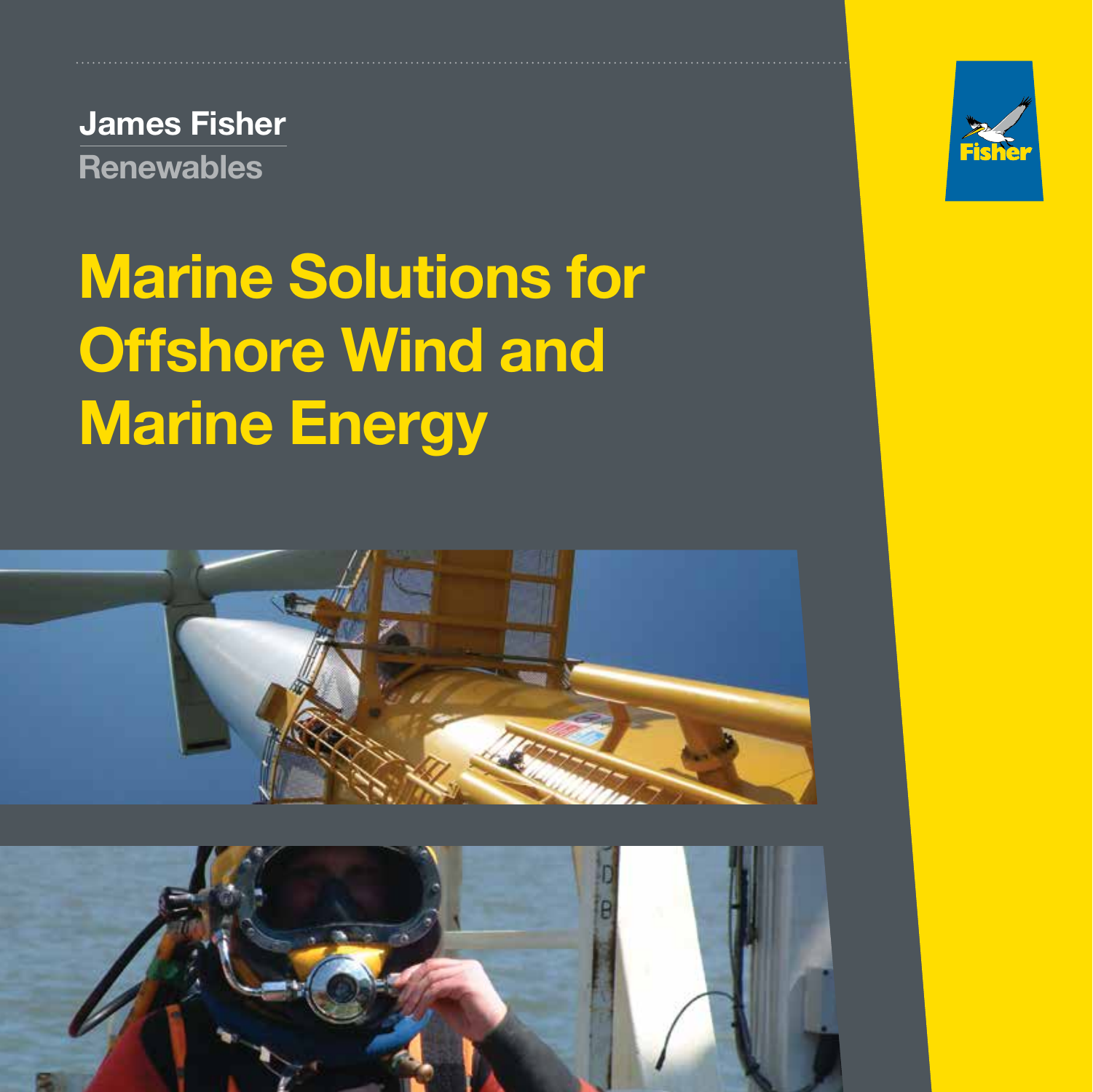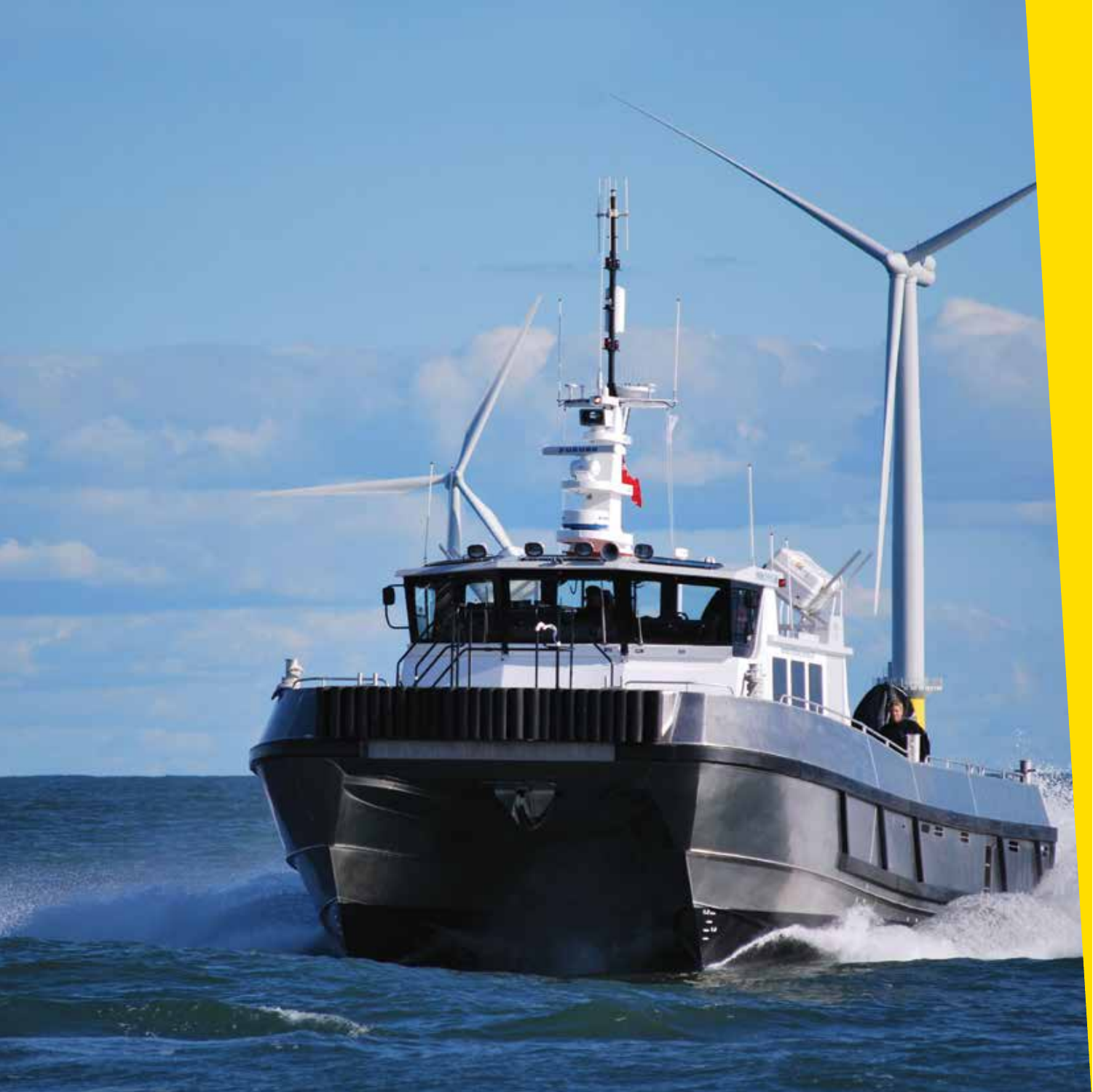### **Who we are**



James Fisher and Sons plc is a UK based leading provider of marine services worldwide. From our origins as a ship owner and operator, James Fisher has developed unparalleled operational expertise in the marine environment, providing comprehensive products, services and support to the offshore wind and marine energy sectors.

As an innovative and fast-growing organisation, our highly skilled team and 165 year heritage enable us to deliver solutions to the most demanding operational and technical challenges faced by our customers.

#### Strategic locations:

- 1. Lyness Harbour, Orkney Islands
- 2. Aberdeen
- 3. Glasgow
- 4. Barrow-in-Furness
- 5. Deeside
- 6. Plymouth
- 7. Poole
	- **Cowes**
	- 9. Newhaven
	- 10. London
	- 11. Great Yarmouth
	- 12. Immingham

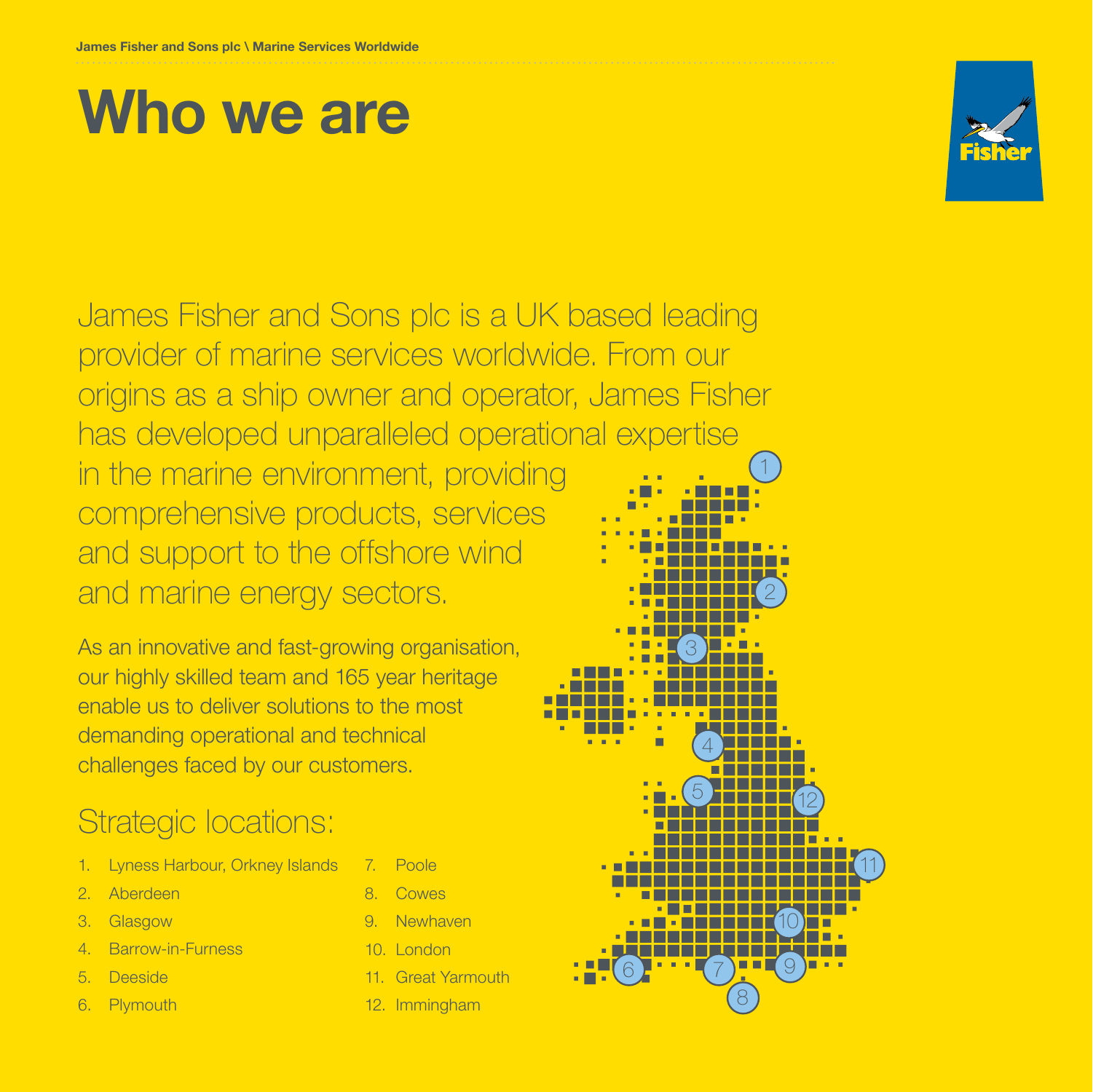### **What we do**

The ability of James Fisher to combine its extensive range of capabilities and expertise, tailored to the precise needs of its customers, provides significant additional value and is unique throughout the offshore wind and marine energy sectors.

In delivering this value we are contributing to investment and jobs in low carbon electricity generation underpinned by our strong businesses and skilled workforce within the UK supply chain.



#### OWMS™ -

an integrated offshore wind management system. Scan to view the animation.

#### **The renewable industries we serve**

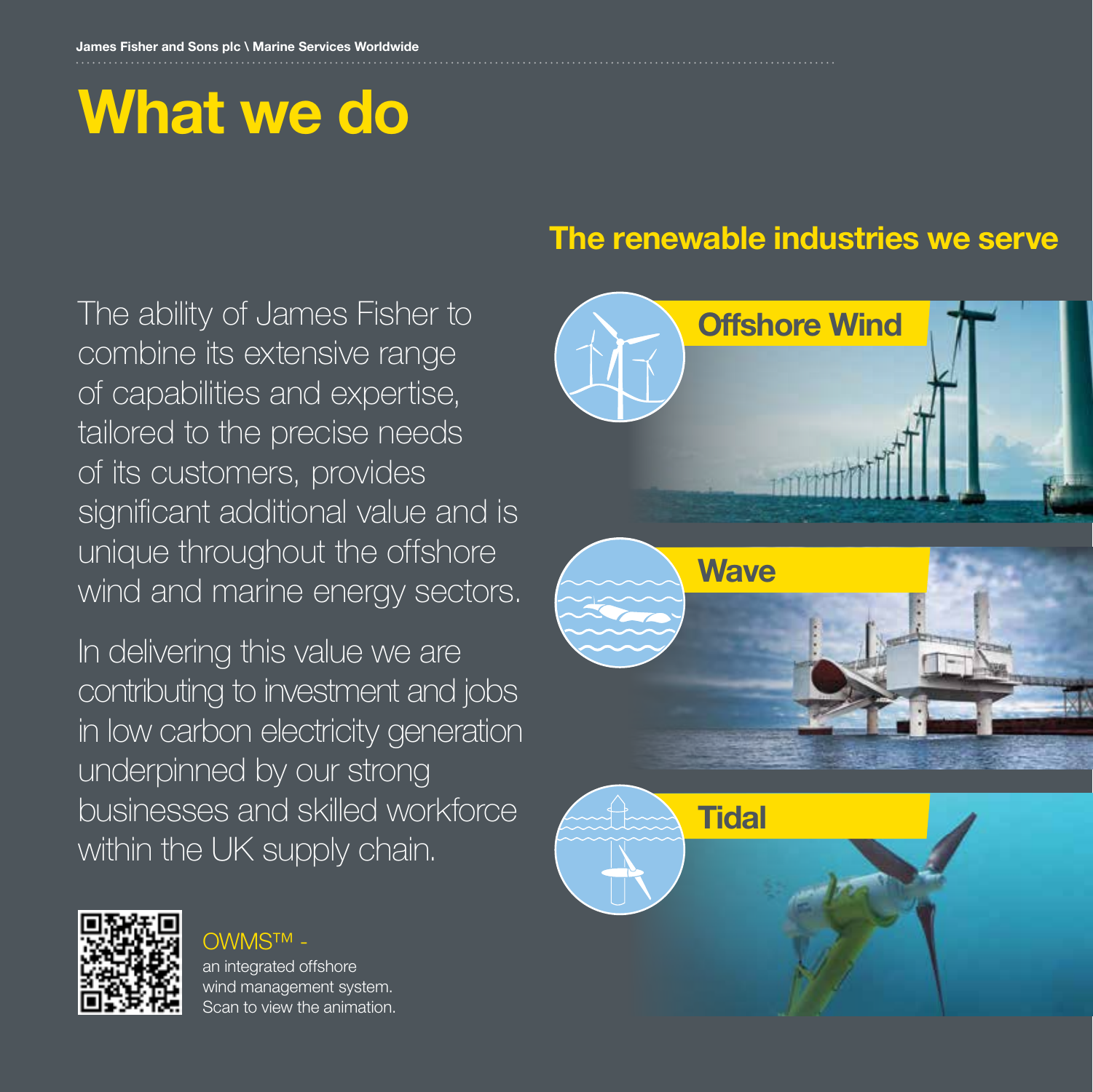## **Our capabilities**

Our specialist expertise and understanding of the marine environment enables James Fisher to offer innovative solutions that deliver enhanced value to the offshore wind and marine energy sectors. We provide a range of products, services and integrated solutions to support the development, deployment and operation of Offshore Wind, Wave and Tidal arrays.

The services we offer are being successfully applied in a number of projects around the UK.

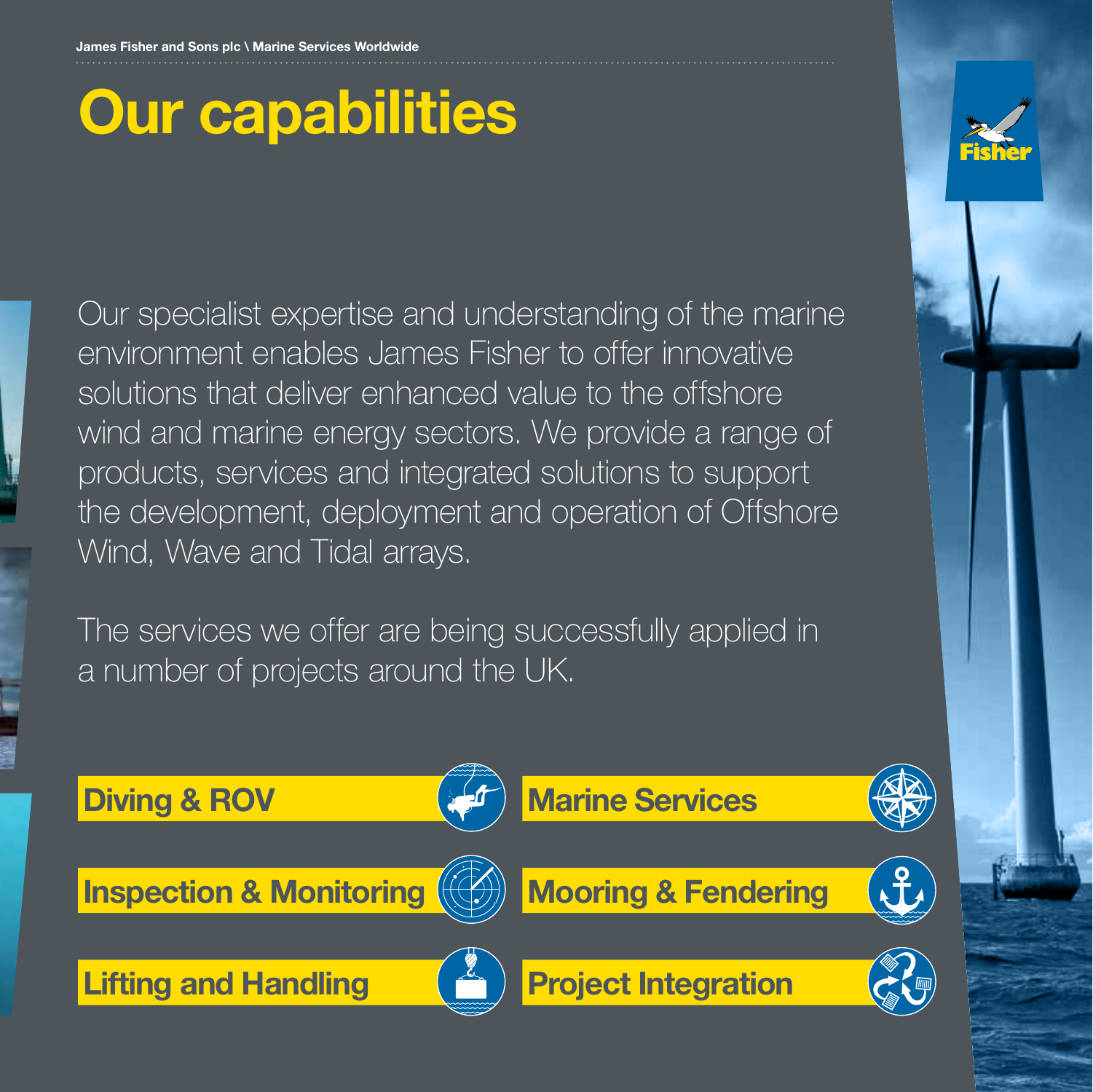

#### **Diving & ROV Diving & ROV**

Global provider of a comprehensive range of diving and ROV services and equipment, including the support of offshore construction, operations, inspection, repair and maintenance, as well as salvage operations.

Diving equipment • Diving services • Diver deployment systems • ROV services & personnel • ROV tooling & equipment



#### **Inspection & Monitoring Inspection & Monitoring**



We provide world-class specialist advice, products, access solutions and consultancy services for the inspection and monitoring of safety critical and high value assets in the Renewable Energy Sector.

Bespoke structural monitoring solutions • Comprehensive NDT & visual inspection • Load cells • Marine & offshore monitoring systems • Remote inspection equipment (ROV) • Scour detection systems • Underwater inspections • Vessel motion monitoring system



### **Lifting Lifting and Handling**



An established provider of high quality lifting sales and rental solutions, including winches & hoists, marine cranes & deck machinery, as well as in-house bespoke product design and manufacturing capability to meet specialist requirements.

Bespoke solutions • Hose & umbilical reelers • Launch & recovery systems • Load monitoring • Marine cranes Overload protection systems • Winches & hoists • Cable storage

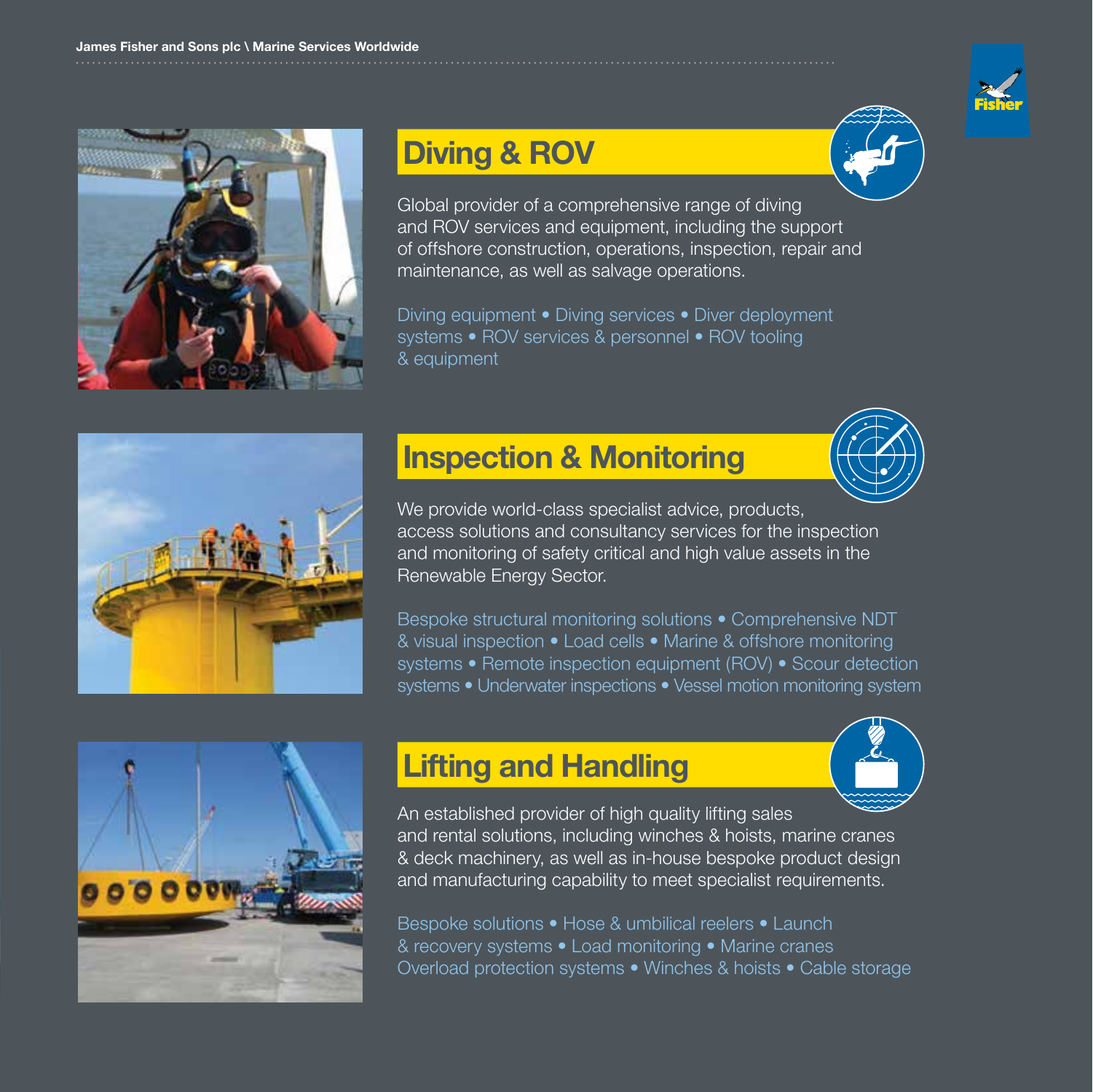

#### **Marine Services Marine Services**



Marine expertise, innovation and commercial best practice based on 165 years of operational excellence. We offer a unique combination of specialist skills, resources and capabilities focussed on the marine environment.

Agency & stevedoring • Crewing services • Hull cleaning • Marine design & naval architecture • Mass flow excavation • Offshore personnel • Shoreside support • Subsea engineering • Tidal installation & maintenance vehicle • Vessel provision & management



#### **Mooring & Fendering**



The world's largest operator of Yokohama pneumatic fenders and a leading provider of shore-side and deck equipment, services and integrated solutions.

Anchor & chain monitoring • Berthing systems • Bespoke fendering • Buoyancy solutions • Deck & mooring equipment • Fendering solutions • Mooring load monitoring • Quick release mooring • Towing hooks • Towing load monitoring



### **Project Integration Project Integration**



Combining our global reach and extensive in-house capability, we have a proven track record of successful delivery of large and highly complex projects and capital programmes for major international corporations.

Client representatives • Design, development & deployment • Marine design & naval architecture • O&M • Shoreside support bases • Specialist marine projects • Offshore Wind Management System (OWMS)